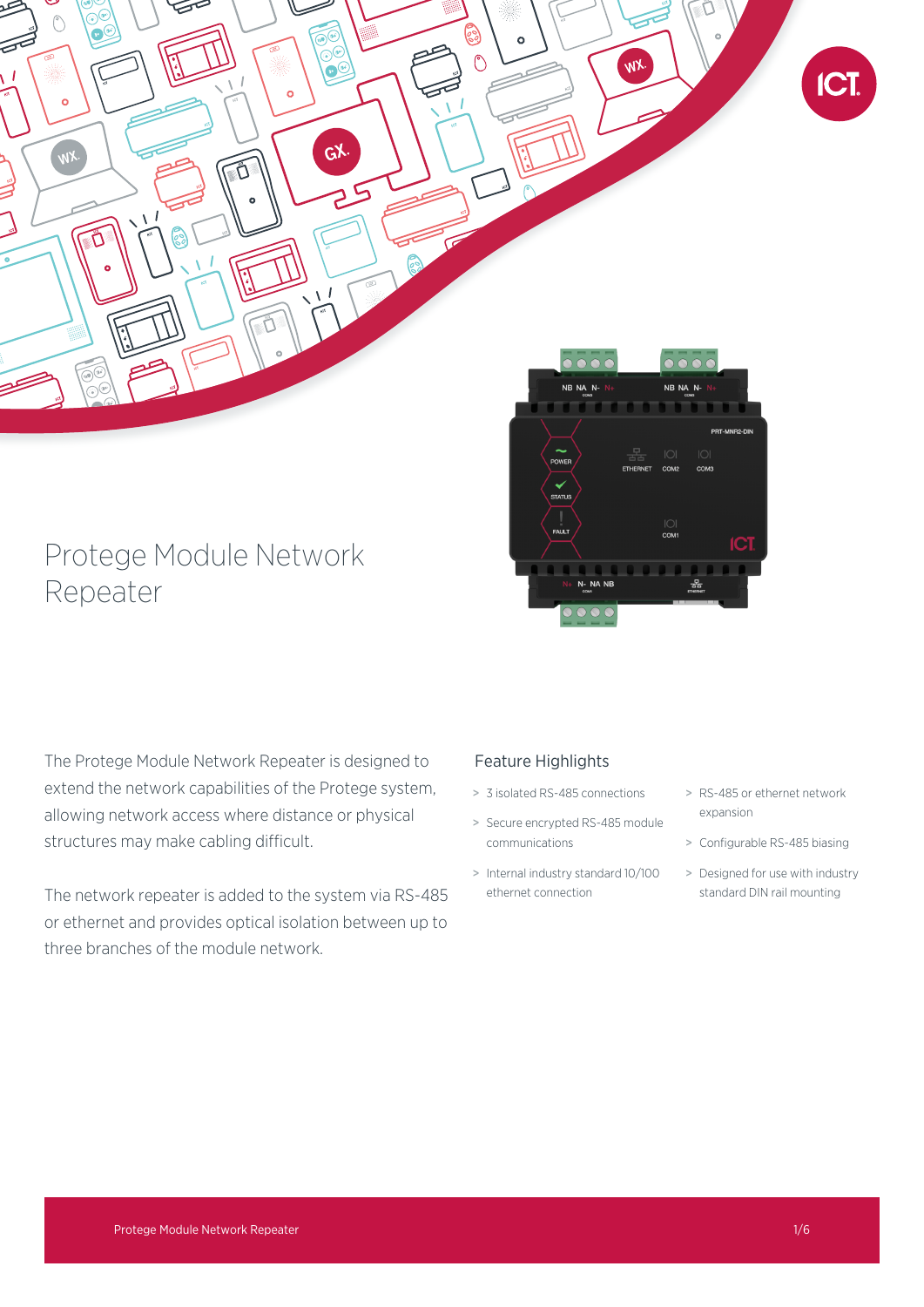### Network Expansion

The network repeater provides the ideal solution for:

- > Module networks that run between two buildings.
- > Resolving network connectivity / communication issues caused by ground loops or long distance runs.
- > Extending the LAN using ethernet to remove the need to run expensive cabling over long networks.
- > Extending the RS-485 module network.
- > Creating isolated RS-485 networks for keypads or devices located outside or in publicly accessible areas.
- > Locations where physical wiring is difficult.
- > Replacing existing systems that use spur wiring.

# Web Interface

The built-in web interface enables you to configure and manage the network repeater's settings, monitor the status of the network repeater, and view version information.

### Power over Ethernet (PoE)

PoE models simplify installation and reduce costs. As PoE runs data and power together over the same cable it eliminates the time and overhead associated with AC outlet installations, while providing flexibility of the install location.

# Configurable RS-485 Biasing

RS-485 biasing on the COM ports enables setting master or slave configuration for each port. This helps to ensure more reliable communication between the network repeater and the connected modules.

### Isolated RS-485 Network Spurs

The RS-485 ports can be used to extend the network into up to three optically isolated branches. The isolated communications interface offers full galvanic isolation to prevent ground loop noise and cross-phase ground differential between network devices. This enables the creation of isolated RS-485 networks for keypads or devices that are located outside or in publicly accessible areas, or for replacing existing systems using spur wiring.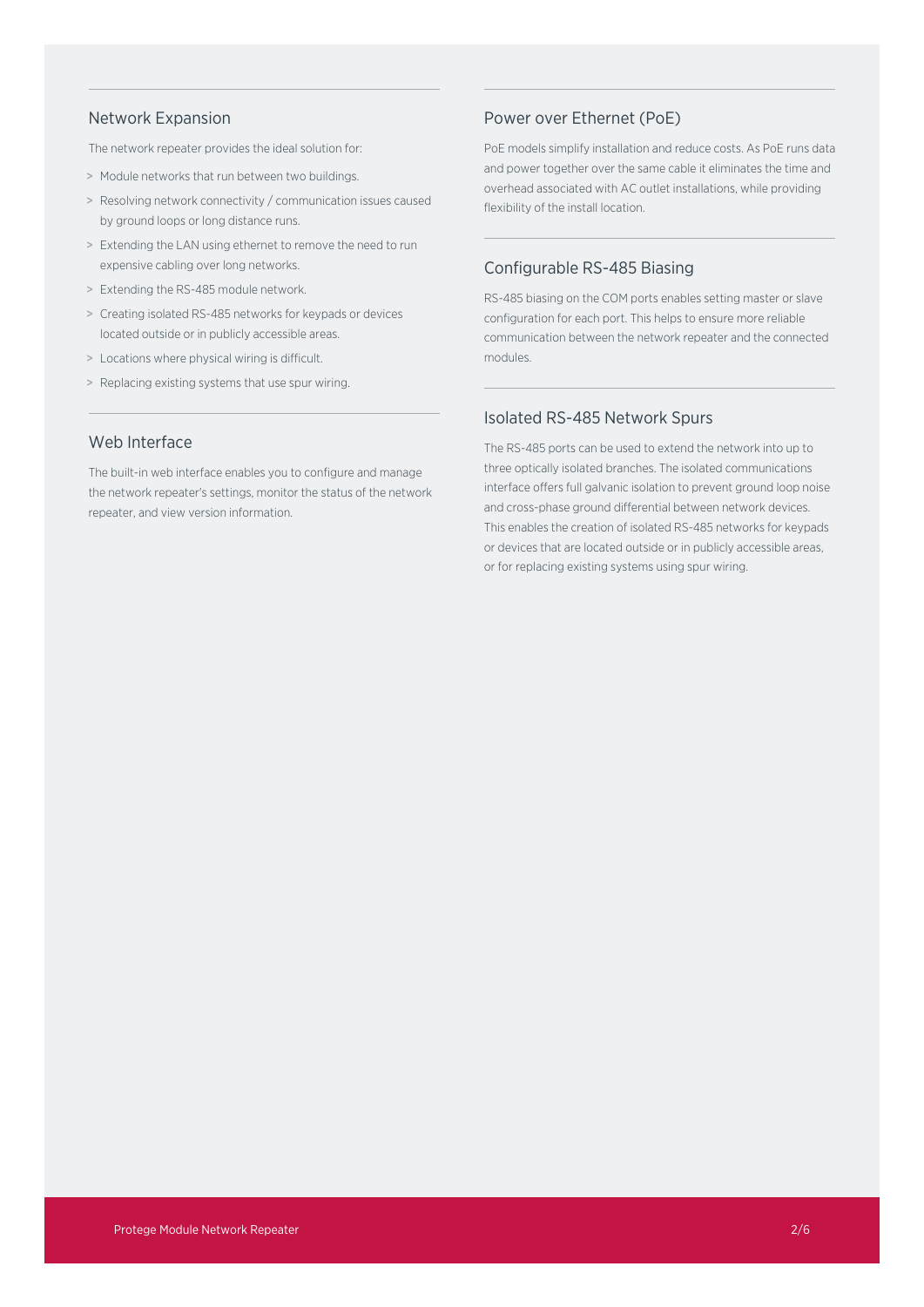# Ethernet Expansion

The ethernet solution allows the network repeater to communicate via UDP through a switch or router. You can connect the network repeater via ethernet to link module networks running between two buildings (within close proximity), removing the need to run expensive cabling over long networks, and to enable the network to reach physical locations where traditional wiring is difficult.



# RS-485 Expansion

With RS-485 you can insert the network repeater anywhere within the LAN to strengthen communications, resolve network issues or extend the RS-485 network beyond the 900m (3000ft) limit.

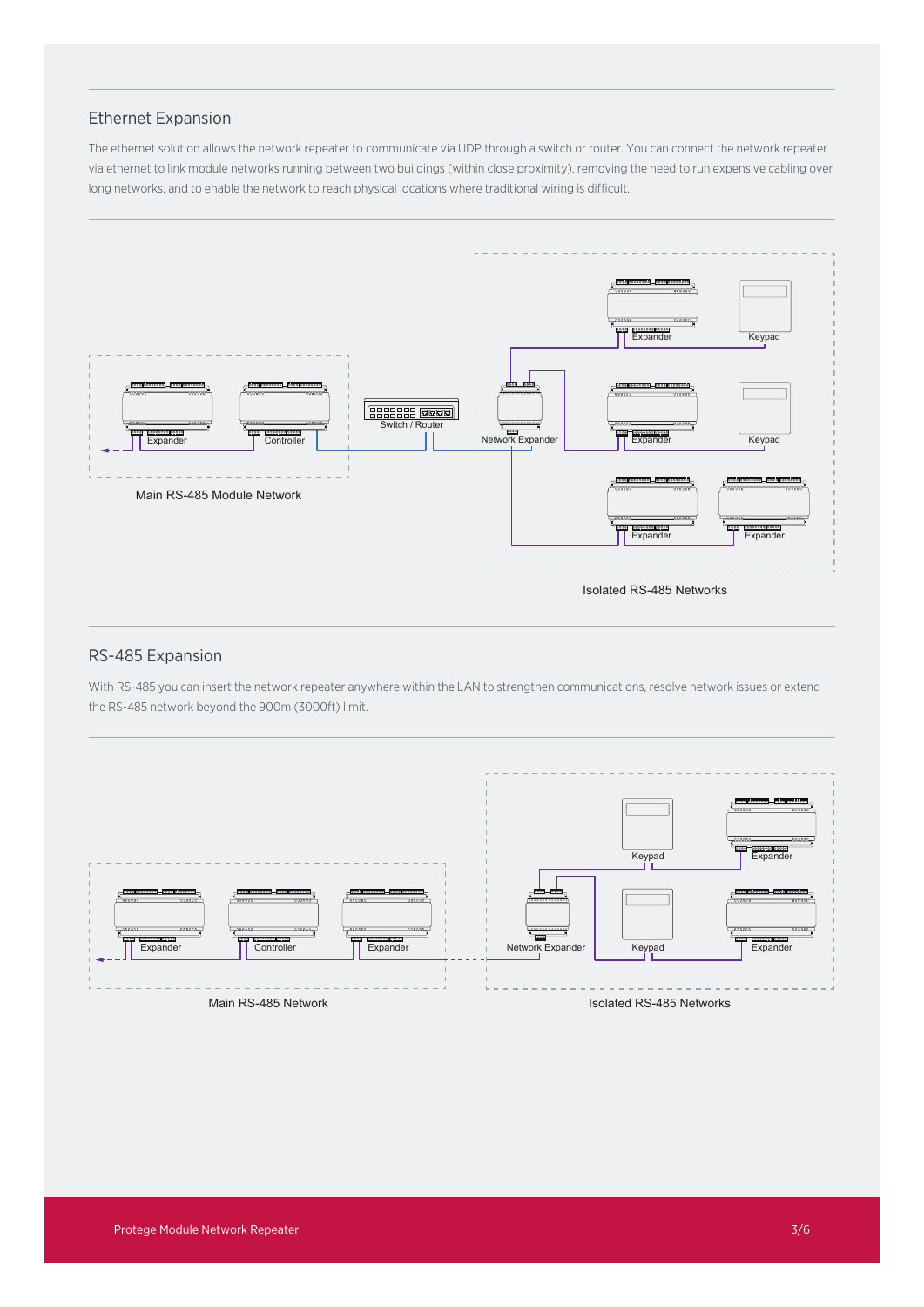# Technical Specifications

| <b>Ordering Information</b> |                                                                      |
|-----------------------------|----------------------------------------------------------------------|
| PRT-MNR2-DIN                | Protege Module Network Repeater                                      |
| <b>Power Supply</b>         |                                                                      |
| Operating Voltage           | 12V DC                                                               |
| Operating Current           | 65mA (Typical)                                                       |
| Communication               |                                                                      |
| RS-485                      | 3 isolated RS-485 communication interface ports                      |
| <b>Fthernet</b>             | 110/100Mbps Ethernet Communication Link                              |
| Ports                       | Port 80 TCP/IP HTTP (Controller Web Interface) Fixed                 |
|                             | Port 9450 UDP/IP (Network Repeater to Controller)                    |
| <b>Dimensions</b>           |                                                                      |
| Dimensions (L x W x H)      | 78 x 90 x 60mm (3.07 x 3.54 x 2.36")                                 |
| Net Weight                  | 150g (5.3oz)                                                         |
| Gross Weight                | 220g (7.8oz)                                                         |
| <b>Operating Conditions</b> |                                                                      |
| Operating Temperature       | -10° to 55°C (14° to 131°F)                                          |
| Storage Temperature         | $-10^{\circ}$ to 85 $^{\circ}$ C (14 $^{\circ}$ to 185 $^{\circ}$ F) |
| Humidity                    | 0%-93% non-condensing, indoor use only (relative humidity)           |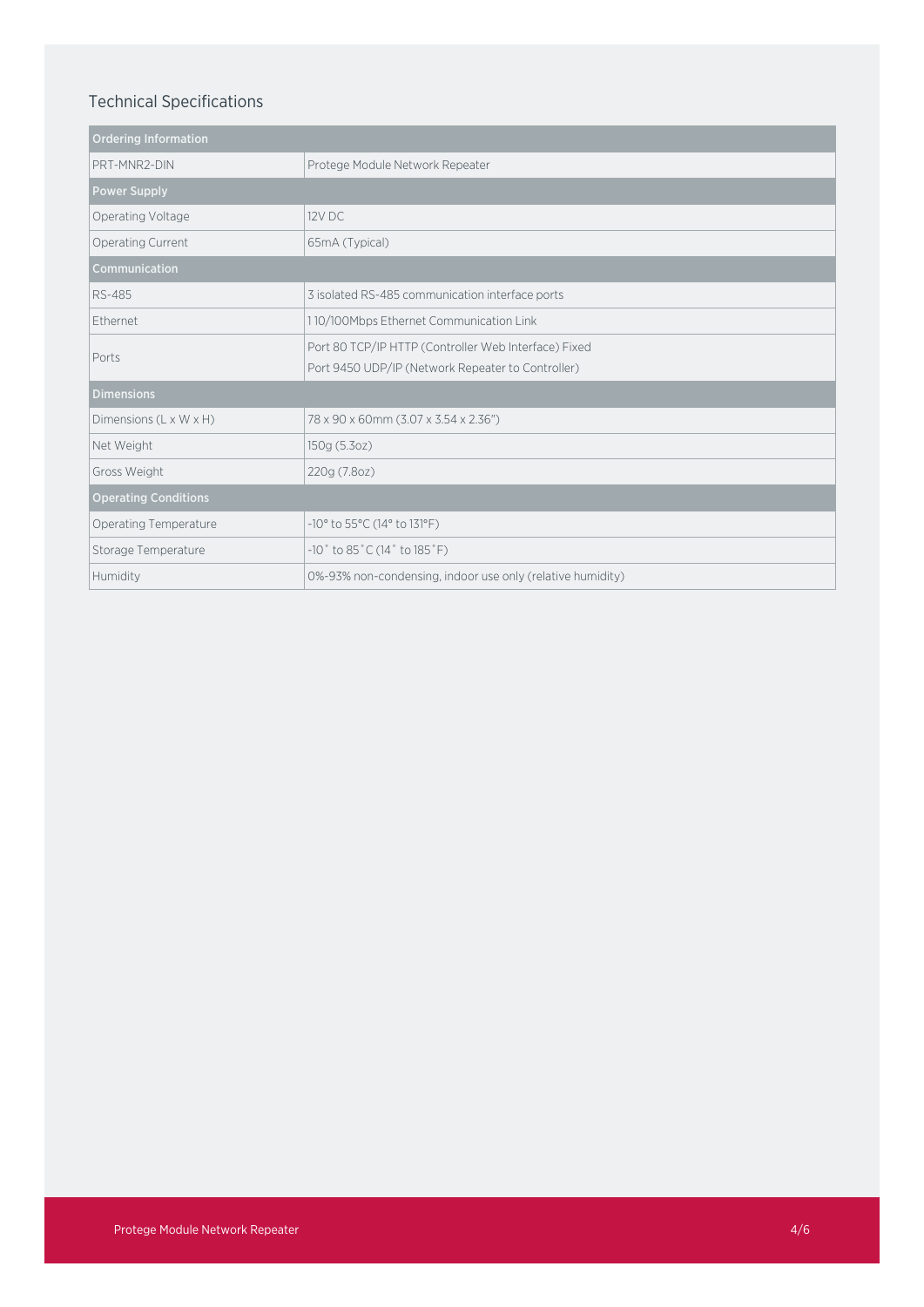### Regulatory Notices

### RCM (Australian Communications and Media Authority (ACMA))

This equipment carries the RCM label and complies with EMC and radio communications regulations of the Australian Communications and Media Authority (ACMA) governing the Australian and New Zealand (AS/NZS) communities.

### AS/NZS 2201.1 Class 5

Protege systems conform to AS/NZS 2201.1:2007 Class 5 intruder alarm systems standards for the construction, operation, performance and installation of intruder alarm equipment and systems installed in clients' premises.

#### CE – Compliance with European Union (EU)

Conforms where applicable to European Union (EU) Low Voltage Directive (LVD) 2014/35/EU, Electromagnetic Compatibility (EMC) Directive 2014/30/EU, Radio Equipment Directive (RED)2014/53/EU and RoHS Recast (RoHS2) Directive: 2011/65/EU + Amendment Directive (EU) 2015/863.

This equipment complies with the rules of the Official Journal of the European Union, for governing the Self Declaration of the CE Marking for the European Union as specified in the above directives.

Security Grade 4, Environmental Class II, EN 50131-1:2006+A2:2017, EN 50131-3:2009, EN 50131-6:2008+A1:2014, EN 50131-10:2014, EN 50136-1:2012, EN 50136-2:2013, EN 60839-11-1:2013, Power frequency magnetic field immunity tests EN 61000-4-8, Readers Environmental Class: IVA, IK07.

### UK Conformity Assessment (UKCA) Mark

This equipment carries the UKCA label and complies with all applicable standards.

### Industry Canada

ICES-003

This is a Class A digital device that meets all requirements of the Canadian Interference-Causing Equipment Regulations. Cet appareil numérique de la classe A est conforme à la norme NMB-003 du Canada.

CAN ICES-3 (A)/NMB-3(A)

### Federal Communications Commission (FCC)

FCC Rules and Regulations CFR 47, Part 15, Class A.

This equipment complies with the limits for a Class A digital device, pursuant to Part 15 of the FCC rules. Operation is subject to the following two conditions: (1) This device may not cause harmful interference; (2) This device must accept any interference received, including interference that may cause undesired operation.

> For a full regulatory and approval list please visit the ICT website.